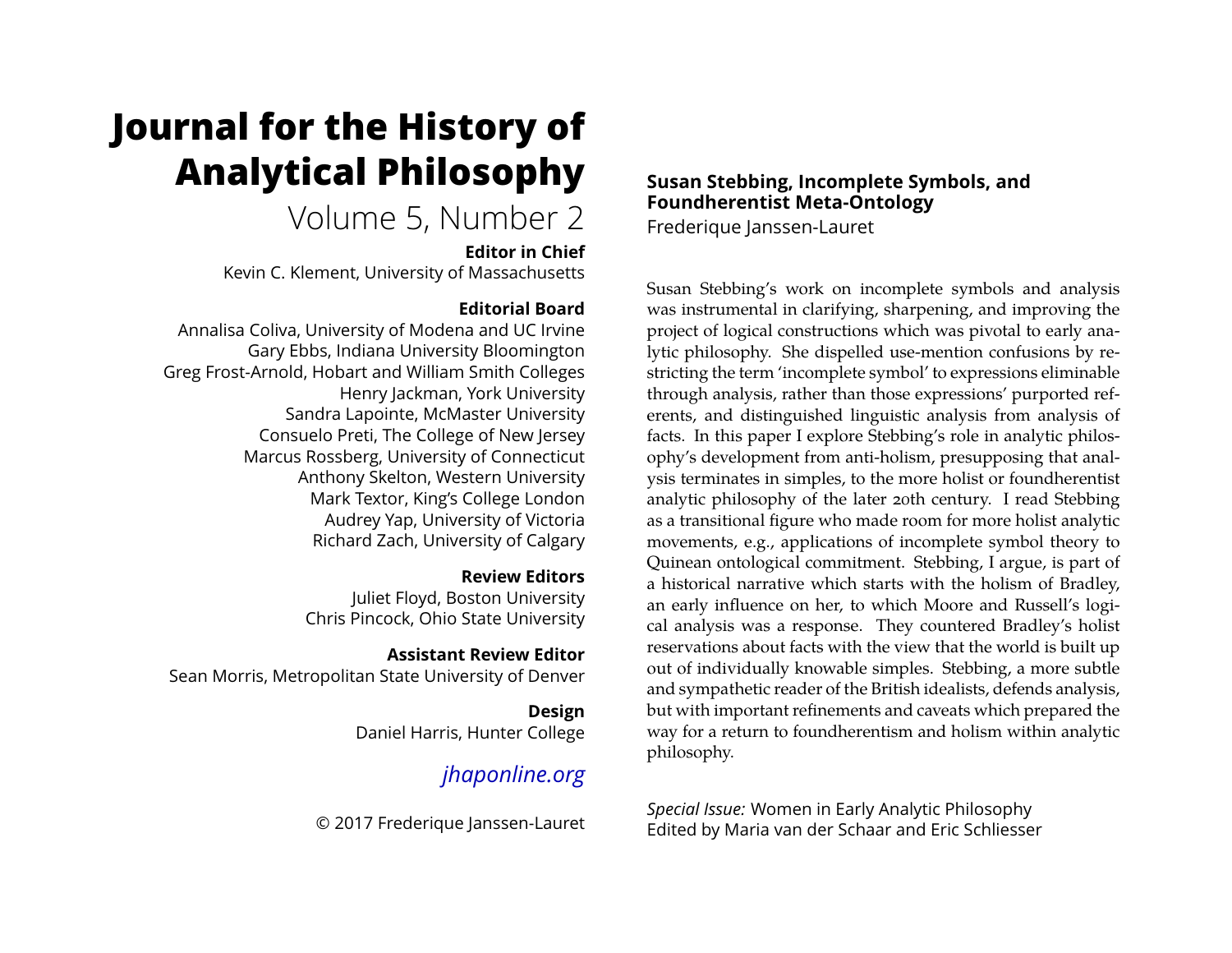### **Susan Stebbing, Incomplete Symbols, and Foundherentist Meta-Ontology**

Frederique Janssen-Lauret

#### **1. Introduction**

Susan Stebbing (1885–1943), the UK's first female professor of philosophy, was a key figure in the development of analytic philosophy, but sadly neglected by later generations. Her efforts to promote the new mathematical logic, the analysis of propositions, modern philosophy of science, and critical thinking, as well as her crucial professional activity—founding the journal *Analysis*, forging links between Carnap and logical positivism on the one hand, and British analytic philosophy on the other, presidencies of the Aristotelian Society and the Mind Association—have not yet been given the recognition they deserve. In this paper I will be concerned with one underappreciated aspect of Stebbing's contribution: her work on incomplete symbol theory. I will trace Stebbing's role in a historical chain of action and reaction that began with the holism of the British idealists, especially Bradley, continued through Moore and Russell's attempt to overthrow idealist holism and scepticism about truth and reality, and culminated in a mid-twentieth century synthesis, a movement towards a non-idealist analytic holism and foundherentism. Stebbing's position within this chain of events, I argue, was that of an original, transitional figure whose moves towards a moderate foundherentism, a happy medium between holism and foundationalism, began to make room for non-foundationalist epistemologies within analytic philosophy, such as Quine's global holism and Haacks' foundherentism. Moore and Russell were right to object to Bradley's anti-realism,

but in rejecting his holism alongside it, they threw the baby out with the bathwater. Well-versed in the idealism she rejected and shrewdly diagnosing some of the flaws in Moore and Russell's views, Stebbing was exceptionally well-placed to point towards a middle way.

The relationship of the early British analytic philosophers to their British idealist predecessors has not always been well understood. Most work on Stebbing in particular misunderstands her relationship to them, and neglects the wider narrative of the transition of British philosophy from idealism to early analytic philosophy to later analytic thought. What follows is a brief sketch of my account of this narrative. We all know that Moore and Russell wanted to break with the anti-realism of the idealists. One neglected aspect of the story is their renunciation of Bradley's holism. It was this holism which led Bradley who was Stebbing's earliest philosophical inspiration—to deny that our words could ever stand for readily identifiable chunks of reality. Reality, Bradley claimed, resists division into neat, individually cognisable chunks like facts or objects of singular reference. Moore and Russell initially responded by running as far from Bradley's position as they possibly could, embracing a strong anti-holism. They claimed that our minds can indeed reach out to individual constituents of reality. Analysis helps us uncover the underlying structure of facts, hidden behind expressions with misleading surface grammatical forms, and reveal their elements, the building blocks of the world. Stebbing was the first to elucidate the 'analysis' of analytic philosophy. She raised concerns about use-mention confusions in the earlier formulations of incomplete symbol theory. She then proposed to repair these by distinguishing linguistic or 'same-level' analysis from metaphysical or 'directional' analysis, and restricting the term 'incomplete symbol' to the expressions whose usage can be eliminated by means of analysis, refusing to apply it to those expressions' purported referents.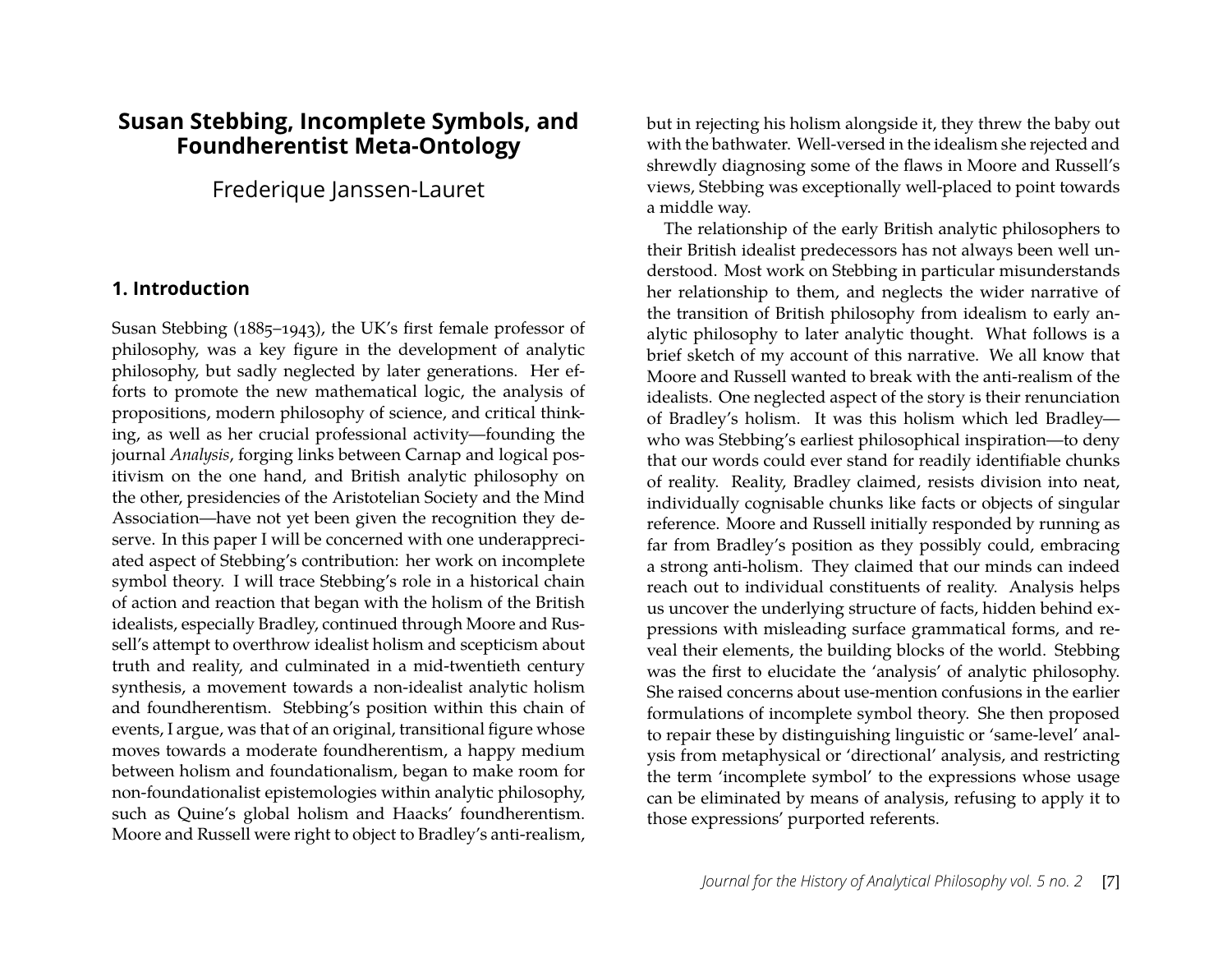Analytic philosophy, in 1930s Britain, was driven by a legacy of strong opposition to holism, aiming for analysis of facts down to their ultimate constituents. It may seem, then, as though there was little conceptual room for holism within analytic philosophy. Yet holism was soon to return in a variety of forms, and Stebbing was one of the philosophers paving the way for the holist and foundherentist moves made by the later Wittgenstein, Quine, Haack, and others in later analytic philosophy. Stebbing was the first to point out the flaws in logical atomism and the analysis of facts, and to see that a more holist approach was not at odds with the realist aims of analytic philosophy. Over the course of the 1930s, we see Stebbing suggesting a mild foundherentism as an improvement upon atomism. To place Stebbing's contribution in its proper context, first I will briefly sketch her intellectual biography, and then return to the overall historical narrative and her place within it.

#### **2. Susan Stebbing: Life, Works, and Inଏuences**

Susan Stebbing had to battle several disadvantages not faced by her male counterparts to get to the first Chair in philosophy held by a woman in the UK. Besides being raised in a deeply sexist Victorian society, and being hampered by a relative lack of formal education in her early years, Stebbing was also a woman with a disability. She suffered from Ménière's disease, a disorder of the inner ear which negatively affects hearing and balance. It brought on frequent debilitating attacks of vertigo all through her life. As the disease was not well understood or treatable in her lifetime, Stebbing had to work around the attacks as best she could. Her achievements are all the more remarkable when all these things are taken into account, evidence of her focus, determination, and sharpness of mind.

Lizzie Susan Stebbing was born in London in 1885, the sixth child of Alfred Stebbing and Elizabeth Elstob.<sup>[1](#page-2-0)</sup> Little is known

about her early life, but it is clear that she lost her father as a young girl, and her mother in her teens. Susan's education was rather neglected when she was young, because she was considered too unwell. Still, she entered Girton College, Cambridge, in 1904. Constance Jones, an eminent logician with two books to her name  $(1890; 1892)$  $(1890; 1892)$  and a third at press  $(1905)$ , had just been appointed Mistress. Jones brought renewed academic vigour and raised substantial funds for the previously very poor college, one of just two where women were permitted to study. Women sat examinations alongside men, but would not be allowed to graduate from Cambridge University until 1948, five years after Stebbing's death. Nineteen-year-old Susan was deemed too weak to pursue her chief interests—according to different accounts, either in science [\(Chapman 2013,](#page-10-0) 13) or classics [\(Wisdom 1944,](#page-11-1) 283)—and so she read history. In her final year she happened to pick up F. H. Bradley's *Appearance and Reality* at random in the library. She was immediately intrigued, so much so that she stayed on to read Moral Sciences. Despite the name, her education was heavily focused on logic, with Jones in charge and W. E. Johnson as her main supervisor.<sup>[2](#page-2-1)</sup> The logic she was taught was the Aristotelian kind, to which she was to devote significant space in her later work on the subject.

Stebbing subsequently moved to King's College London. She completed a Master's thesis defending truth against attacks by pragmatists and followers of Bergson in 1912, which was published in 1914 [\(Stebbing 1914\)](#page-11-2), and held a lectureship from 1913 to 1915. In London she began to attend meetings of the Aristotelian Society. Her earliest publications and presentations

<span id="page-2-0"></span><sup>1</sup>For a longer and thoroughly researched account of Stebbing's life, see [Chapman](#page-10-0) [\(2013,](#page-10-0) chap. 1). There are also interesting details in [Beaney](#page-10-1) [\(2016\)](#page-10-1).

<span id="page-2-1"></span><sup>2</sup>Johnson was described by Russell as a clever man who was far too coddled by his protective family to ever see the need to write anything down. His celebrated three-volume *Logic*, source of the determinate-determinable distinction, did not not materialise until 1921. It owed its existence to Johnson's student Naomi Bentwich stepping in to offer her 'valuable assistance in the composition' of the work [\(Johnson 1921,](#page-10-4) preface). Later Naomi Birnberg, she founded and taught at a vegetarian primary school [\(Birnberg 2015\)](#page-10-5).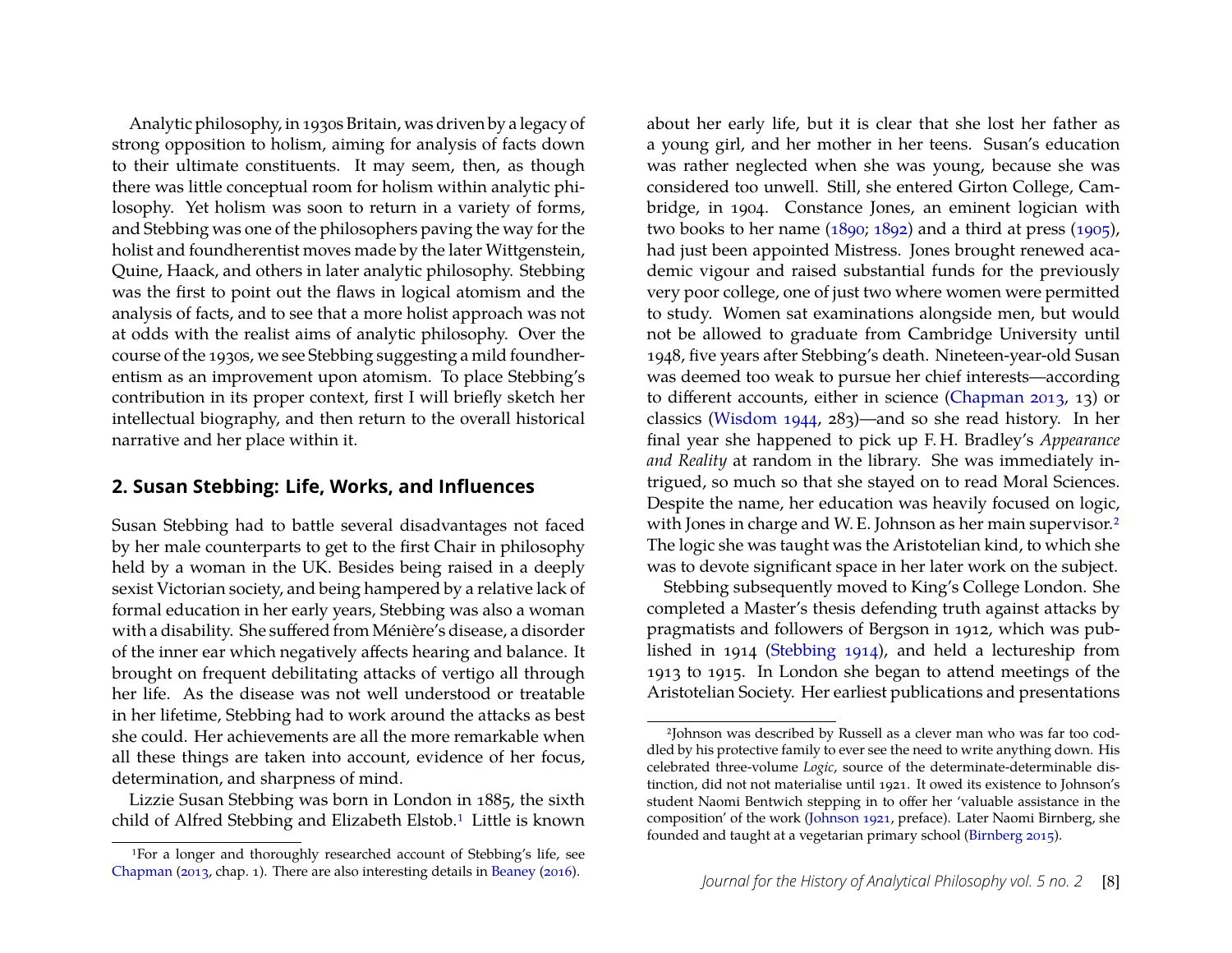there were on the subject of her thesis [\(Stebbing 1912a](#page-11-3)[,b,](#page-11-4) [1913\)](#page-11-5). It was also in London that she met G. E. Moore, Bertrand Russell, and Alfred North Whitehead, the new generation of philosophers, with whom she discussed recent advances in logic, philosophy of science, and the analysis of propositions. Moore, a Cambridge research fellow, had published his criticisms of British idealism a few years before Stebbing stumbled upon Bradley in the library [\(Moore 1899,](#page-11-6) [1903\)](#page-11-7). But Stebbing had not been exposed to Moore at the time. During her studies at Girton, Moore had been living in Edinburgh with his close friend Ainsworth, who had been the inspiration for the character of Ansell in E. M. Forster's novel *The Longest Journey*. Once she came to know him, Moore became a lasting influence on Stebbing, and she credits him with several insights in her work on analysis and incomplete symbols.

Stebbing took up a part-time lectureship at Bedford College from 1915–1920. Bedford, in Regent's Park, was a women's college, and would remain a constituent of the University of London until forced to close by budget cuts under Margaret Thatcher in the 1980s. Its philosophy department then merged with that of King's College London. While a part-time lecturer, Stebbing also ran a successful girls' school in Hampstead with her sister Helen and her friends Hilda Gavin and Vivian Shepherd. Well-educated, intellectually engaged women of their generation often ended up as schoolmistresses. Very few academic jobs were available to them. We can only speculate about what they might have written if they had been given the time to do so. Shepherd especially was clearly a significant intellectual sounding board for Stebbing. *A Modern Introduction to Logic* is dedicated to her. Stebbing was the exception, and the pioneer, by forging an academic career for herself. She was made a fulltime lecturer at Bedford College in 1920, a Reader in 1927, and Professor in 1933. Presently, King's College London still has a Susan Stebbing Professorial Chair.

Stebbing's scholarly writings, popular books, and professional activity did a great deal to promote analytic philosophy in the United Kingdom and on the European continent. Stebbing wrote the world's first accessible text on polyadic logic, *A Modern Introduction to Logic*, which was widely admired and went through several editions [\(Stebbing 1930,](#page-11-8) [1933a\)](#page-11-9). In this book she also covered Aristotelian logic and metaphysical questions arising from recent developments in logic, such as domains of discourse, knowledge by acquaintance and description, and the *a priori*. Around the same time she published several papers on metaphysical analysis and a short book on logical positivism [\(Stebbing 1933b\)](#page-11-10). She held a visiting professorship at Columbia, was president of the Aristotelian Society and of the Mind Association, and brought Carnap to the UK to speak, introducing him to Ayer and Russell. The mutual influence between British analytic philosophy and logical positivism owes much to Susan Stebbing. Her conversations with Whitehead led to her work on the philosophy of science, comprising several journal papers on Whitehead and a book called *Philosophy and the Physicists* [\(Stebbing 1937\)](#page-11-11), a critique of Eddington and Jeans on consciousness, free will, and the role of metaphor in science. Though described as a kind and helpful person by those around her, Stebbing's philosophical style was direct and uncompromising. She never minced words and was frequently hard on herself as well as others. For instance, she commented on a paper by Joseph discussing her *Modern Introduction to Logic* that 'Mr. Joseph's polemic is long and difficult to read; it is also rambling', but also thanked him for engaging with the views expressed in a serious way, and not taking the easy way out: 'It would be easy to ridicule what I said because I said it so badly' [\(Stebbing](#page-11-12) [1933c,](#page-11-12) 338). Her later works aimed to bring clear thinking and plain speaking on difficult philosophical topics to the greater public. *Thinking to Some Purpose* [\(Stebbing 1939\)](#page-11-13) was an accessible, popular book on reasoning and critical thinking in the then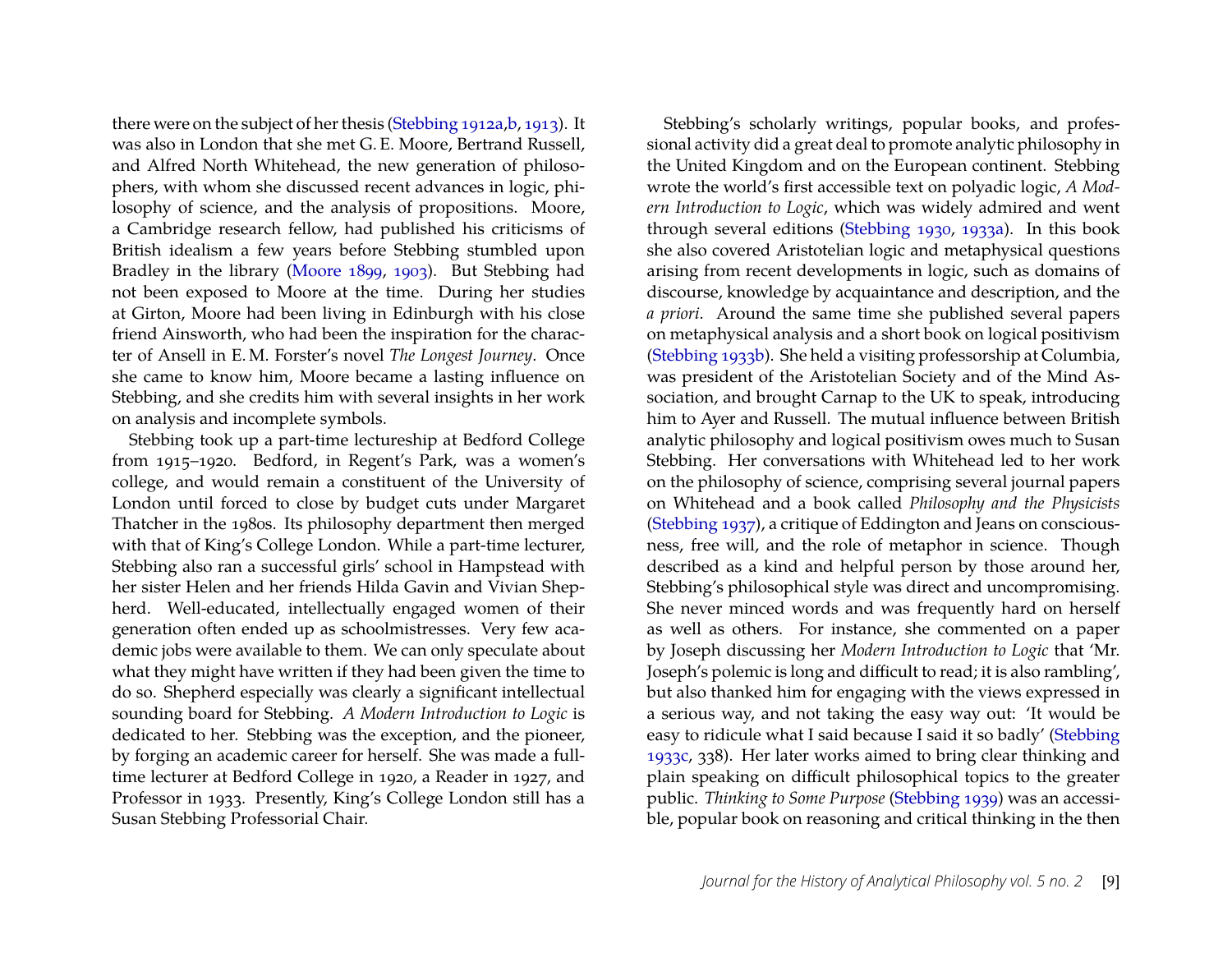newly established Penguin series. *Ideals and Illusions* [\(Stebbing](#page-11-14) [1941\)](#page-11-14) discussed clear reasoning and its application to moral philosophy. Stebbing died in 1943, after a long illness. She left her money to Bedford College to establish a studentship for women in philosophy, which continues at King's College London to the present day.

#### **3. Incomplete Symbols and the Development of Early Analytic Philosophy**

Our topic in this paper is Stebbing's work on metaphysical and linguistic analysis, in particular her views on incomplete symbol theory. To understand Stebbing's contribution, we must consider it in relation to the development of early analytic philosophy: its connection to Moore and Russell's break with British idealism, and in particular to Bradley's holism and his consequent scepticism about facts. Stebbing was a measured and, to some extent, sympathetic reader of Bradley. As a young woman, she had been much impressed with his holist arguments against isolating individual objects and facts from each other, and she continued for several years afterwards to defend a moderate version of his identity-in-diversity [\(Stebbing 1916–17,](#page-11-15) 470). Although sympathetic to Moore and Russell's realism and their aim to analyse away incomplete symbols, this keen-eyed critic of logical atomism saw that holism need not entail anti-realism, and that the strong foundationalism of the early Moore and Russell was not necessary to the analytic project. She expressed some foundherentist leanings which helped prepare space for later holist and foundherentist movements in analytic philosophy. Here I use 'foundationalism', in contrast with 'holism', to refer to the view that our knowledge of the world derives from knowledge of its individually knowable constituents. My use of the term is not meant to imply that what is known is anything intrinsically mental or private. Although the term is now more commonly used in that way, the kind of foundationalism endorsed by the early Russell and Moore has mindindependent ultimate constituents. According to the early analytic philosophers, the world is built up of components—facts or individuals—which we can truly and coherently describe. Philosophical analysis can help us achieve knowledge of these components, and describe them correctly. Analysis terminates in simples, and these simples are the world's constituents. This strong version of foundationalism, the thesis that reality divides into small, discrete, knowable chunks, I propose to read as a reaction against Bradley's extreme holism, his view that we cannot grasp facts or individuals in isolation from each other in order to name or describe them at all. Stebbing moderates the early analytic philosophers' foundationalism and points the way towards a more holist, but still realist, analytic philosophy.

No published work on Stebbing seriously explores her relationship to Bradley. Too often it is assumed that British idealism holds reality to be composed of ideas, and that its foundational texts are light on argument and replete with Victorian grandiloquence. For instance, in her book on Stebbing, Chapman says that *Appearance and Reality* is 'full of dogmatic but apparently unsupported statements' [\(Chapman 2013,](#page-10-0) 15) and that in this work 'Bradley defends a version of idealism: the philosophy that reality consists of our ideas and experiences' [\(Chapman](#page-10-0) [2013,](#page-10-0) 16). Chapman goes on to express puzzlement that Stebbing should have been so captivated by such a book, when she was soon to embrace Moore's 'more rigorous, analytic style' [\(Chapman 2013,](#page-10-0) 17). There is some evidence against Chapman's suggestion that Stebbing was merely fascinated by metaphysical speculation in general, and eager to embrace the analytic style as soon as she happened upon it. Although the mature Stebbing rejected idealism, her abandonment of it was gradual. Her earlier publications, after her Master's work on truth, Bergson, and pragmatism, gave pride of place to Bradley's argument for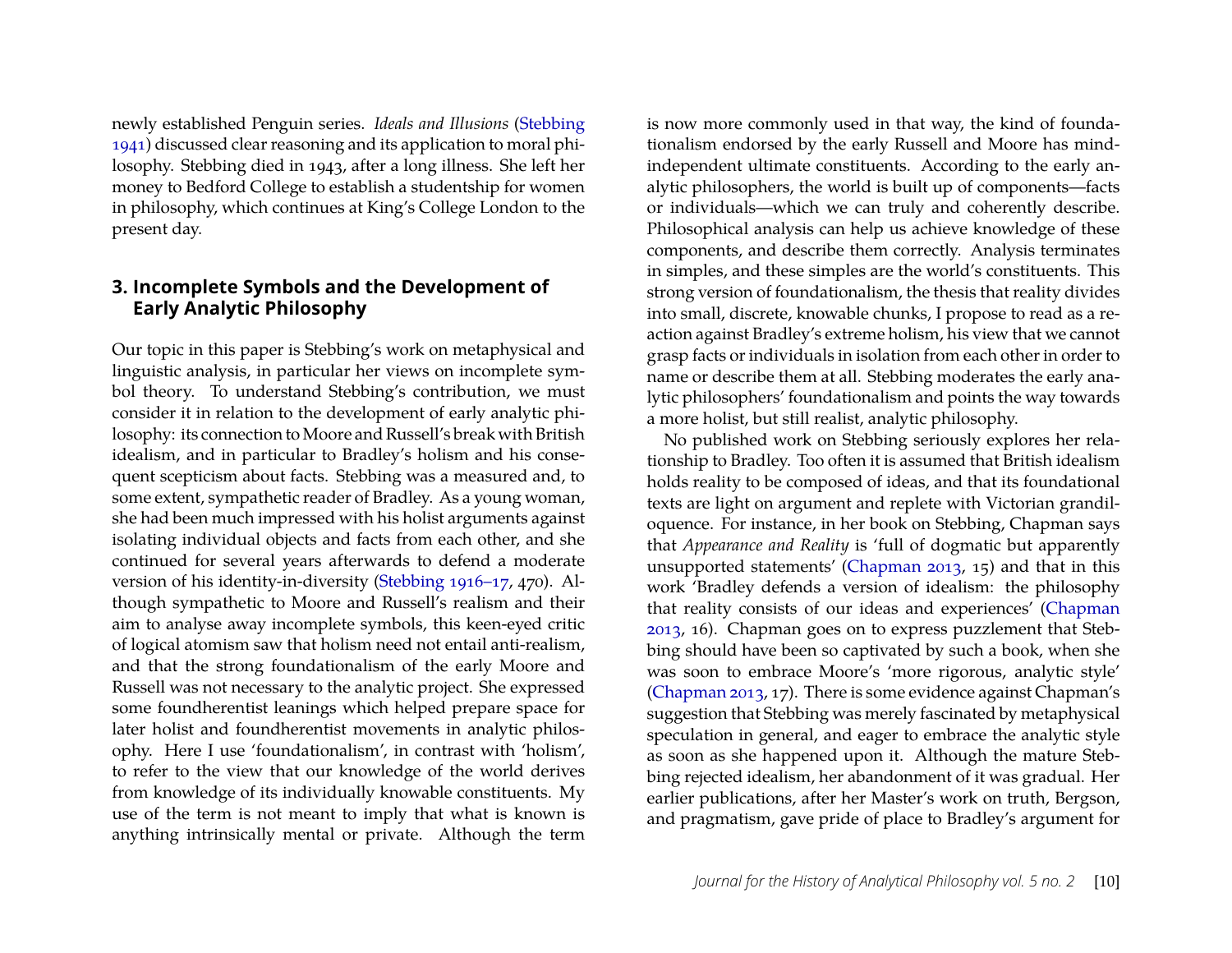the unreality of relations [\(Stebbing 1916–17\)](#page-11-15). It would indeed be puzzling if plain-speaking, quick-witted Susan Stebbing had been taken in by mere bombastic posturing about the Absolute. But the answer to the apparent puzzle is that this is a mischaracterisation of Bradley. He did not take reality to be composed of ideas. *Appearance and Reality* is strongly anti-psychologistic (see also [Bradley 1883,](#page-10-6) 613). And, though written in the nineteenthcentury academic style, it is full of sharp philosophical argumentation.

Bradley put forward a battery of arguments for his contention that we cannot make our sentences stand for readily identifiable chunks of reality. His *Appearance and Reality* contains a blistering attack on the coherence of discourse about facts and the possibility of reference to them. His well-known regress argument for the unreality of relations led him to deny that there was any sense to be made of fact-talk. A fact, supposedly, is some things in relation. Yet things cannot ever begin to stand in a relation to each other, and so facts must be illusory. After all, a relation is either something to its relata, or it is nothing to them. But if it is something to them, then a further relation is needed to bring it about that they are something to each other, and if it is nothing to them, then clearly they are not related at all [\(Bradley 1897,](#page-10-7) 31–32). Bradley also adduced several arguments against facts which were more explicitly holist. He denied the coherence of subject-predicate analysis [\(Bradley 1897,](#page-10-7) 17) and of singular reference, on the grounds that singular judgements always leave out significant aspects of the description of the referent, which can only be filled in by reference to other judgements [\(Bradley](#page-10-7) [1897,](#page-10-7) 320n3). So neither individuals nor facts can be categorically singled out by referential means. As a result, singular statements never succeed in attributing a predicate to a subject as something clearly distinct from the subject; there is only identity in diversity, also known as concrete unity. Bradley objected to the British empiricists' assumption that our sentences represent reality correctly, that reality will either conform or fail to conform to our sentences, and that this conformity or lack of it yields truth and falsity. That assumption implies the world has some structure rather than another, a structure we have the capacity to identify. But that, according to Bradley, is a 'most ruinous superstition' [\(Bradley 1883,](#page-10-6) 95). Young Susan Stebbing appears to have been genuinely impressed with the content of these arguments, and not just with their spirit of logical and metaphysical enquiry. In her 1916–17 paper 'Relation and Coherence', she expressed scepticism about Russell's counter-arguments to Bradley's regress [\(Stebbing 1916–17,](#page-11-15) 470), and defended Bradley's idea of concrete unity [\(Stebbing 1916–](#page-11-15) [17,](#page-11-15) 460, 480).

When analytic philosophy first emerged in Britain, Moore and Russell did not spend any time attacking the thesis that that reality consists of ideas. As realists, they naturally rejected that thesis, but it was not one that their serious contemporary opponents held. Rather, they attacked Bradley's holist case that the world resists division into independently structured facts and individuals, ready for us to grasp, name, and describe. Moore and Russell thought Bradley's conclusion was intolerable, and simply had to be false. They shot straight into the diametrically opposed view that we can grasp, and refer to, individual bits of reality directly. The young revolutionaries at first boldly claimed that each and every one of our words stands for some part of reality. But the 'one word, one thing' model is unstable. Firstly, it implies an immensely bloated, Meinongian ontology. Secondly, if each word stands for something, it becomes difficult to see how we could ever say anything false. So Moore and Russell were forced to abandon the 'one word, one thing' view. Instead they proposed that it was not every word, but every true sentence which stands for one thing, namely, a fact. Falsity is now easily explained as failure to correspond to a fact. The theory of incomplete symbols is crucial to avoiding a Meinongian on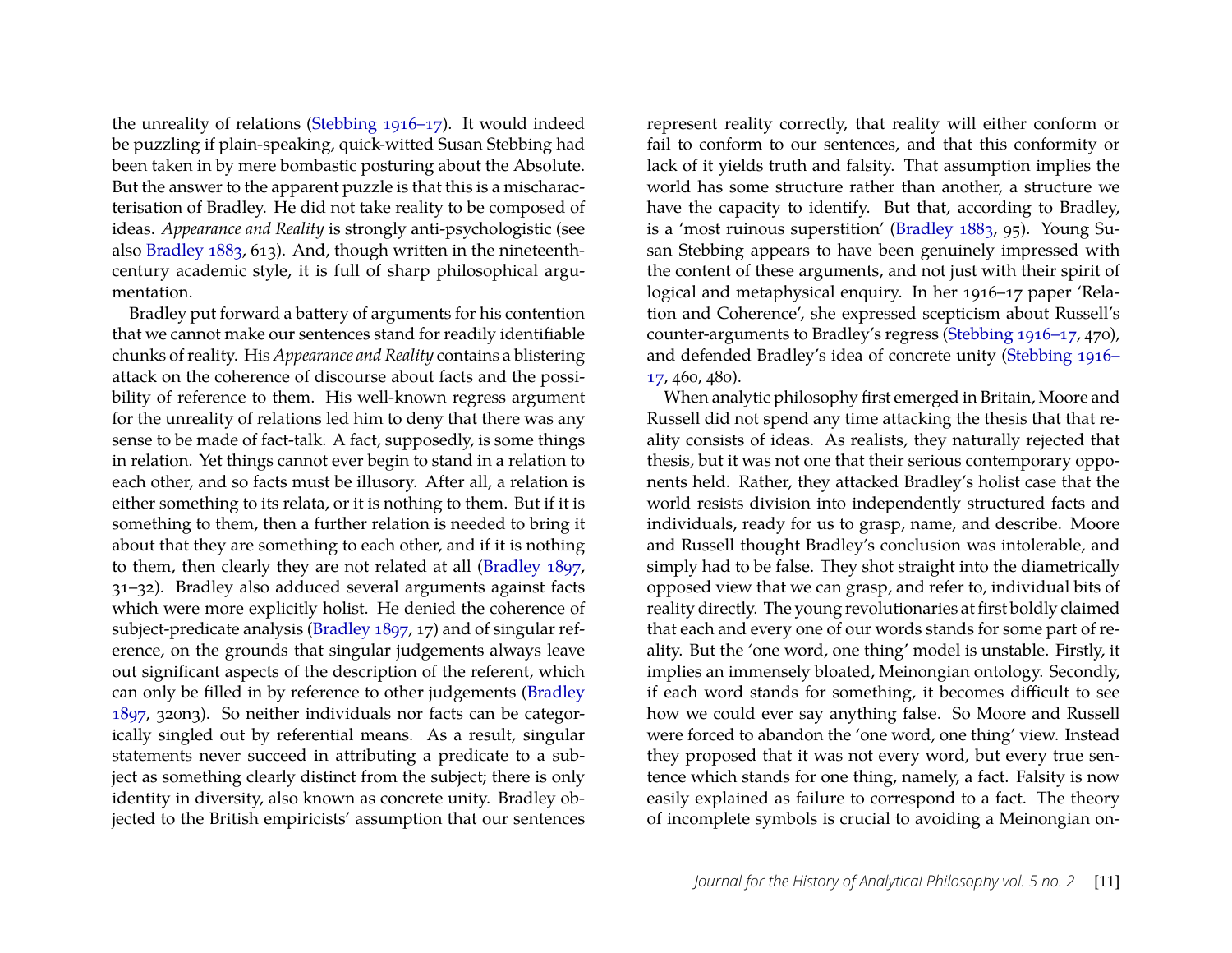tology. Some sentences appear to be about non-existent objects, such as unicorns or the present King of France. The question then arises what in the world they are about, and whether they are true or false. If their form is what it appears to be, then the world must contain unicorns and the present King of France. Incomplete symbol theory avoids this problem by distinguishing between the grammatical form of a sentence and its underlying logical form [\(Russell 1905\)](#page-11-16). Certain expressions are such that their surface form misleads us into supposing that they must have referents, when really they disappear upon analysis. Analysis helps reveal the structure of the underlying fact, and justifies our not taking those expressions as referential after all.

Russell linked the project of logical analysis with the metaphysics of logical atomism [\(Russell 1986\)](#page-11-17). According to Russell, an incomplete symbol is the grammatical subject of a proposition, but not its logical subject, because it disappears upon analysis. As Stebbing was to emphasise, analysis allows us to dispense with incomplete symbols particularly because they are not, like logically proper names, linked to knowledge by acquaintance, where a referent is necessary [\(Stebbing 1930,](#page-11-8) 153). Although Russell does not invariably talk about acquaintance in the context of incomplete symbol theory—e.g. he does not mention it in the introduction to *Principia Mathematica*—it is another clear indication that Russell's project is foundationalist. He holds that we can be acquainted with simple objects. Analysis helps us uncover the structure of the world because analysis terminates in simples, the ultimate constituents of the world. Stebbing makes this even clearer in the second edition of her book: 'Russell ... sought to discover a simple fact, which he could regard as an indubitable datum' [\(Stebbing 1933a,](#page-11-9) 502). Opposition to Bradleyan holism is still a discernible motivation: Moore and Russell wanted the world to bottom out into individually knowable constituents, in order to show that reference to individuals was possible. Russell used the terms 'logical constructions' or

'logical fictions' for the apparent referents of incomplete symbols, including classes [\(Stebbing 1930,](#page-11-8) 146–49), ordinary objects such as tables and, once Russell had abandoned belief in the existence of the self [\(Russell 1919\)](#page-11-18), persons. He claimed that logical constructions are literally defined away, where the definition in question is the mathematical kind. Logical analysis reveals the ultimate constituents of the facts in the world which account for the truth of our sentences. Young Susan Stebbing had initially resisted this project, for instance in response to Moore in 1917. Moore had sought to invalidate Bradley's argument that time is unreal, and yet exists, because we think of it, by pointing out that it is not necessary for the truth of 'I am thinking of a unicorn' 'that there should in any sense whatever *be* a unicorn' [\(Moore 1917–18,](#page-11-19) 119). Once more, Stebbing defended Bradley. She claimed Moore had committed 'an obvious fallacy of the accident, the remedy for which is a more accurate treatment of the levels of being' [\(Stebbing 1917–18,](#page-11-20) 583), and argued for a distinction between existing, being, and reality.

#### **4. Stebbing on Incomplete Symbols**

By the time of *A Modern Introduction to Logic*, Stebbing had come round to the univocity of being. She championed as one of the advantages of incomplete symbol theory that it allows us to sidestep sophistical inferences from 'I am thinking of a unicorn' to 'there is something of which I am thinking' [\(Stebbing](#page-11-8) [1930,](#page-11-8) 159). She also explained its great explanatory potential for philosophy, mathematics, and the physical sciences, on the grounds that it helps us gain clearer insight into the meanings of our theoretical terms. But Stebbing considered some aspects of Russell's theory of incomplete symbols to be 'extremely confused' [\(Stebbing 1930,](#page-11-8) 157). First of all, she complained that it embodied a use-mention confusion: confusion of a Russellian proposition, or fact, with a sentence expressing a proposition.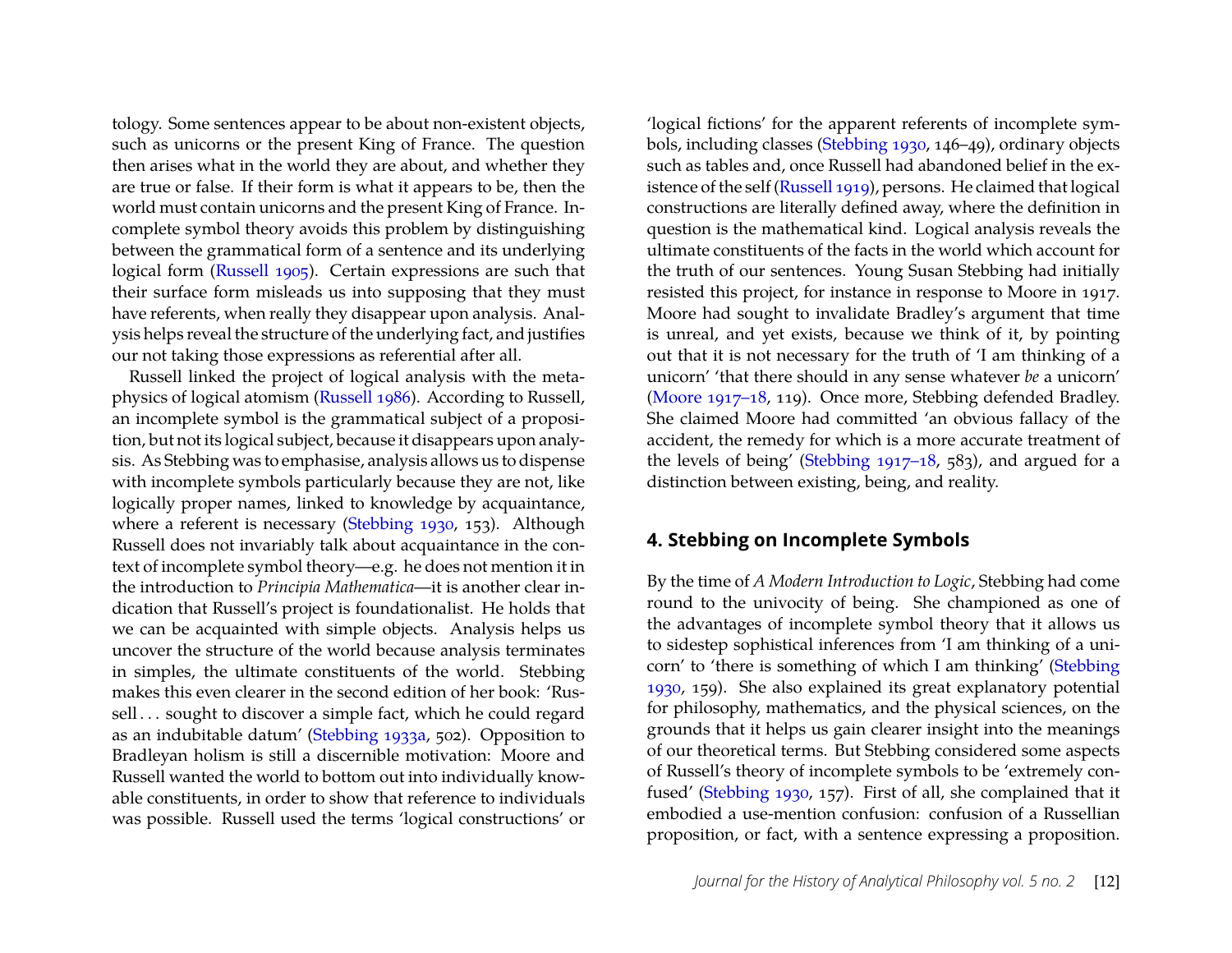Although she agreed that analysing away an incomplete symbol could be regarded as a form of definition in the mathematical sense, she stressed that definition is only ever a relation between symbols. Things themselves cannot be defined, or defined away. Rather, 'definiens and definiendum express the same referend' [\(Stebbing 1930,](#page-11-8) 441). Nor did she approve of Russell's saying that the classes, tables, and persons he did not believe in were 'logical constructions' or 'fictions'. Classes, tables, persons, etc., are not fictional, or constructed. If terms purported to stand for them are indeed incomplete symbols eliminable by means of analysis, they are not objects at all. There simply are no such things. She proposed the following definition of 'logical construction': ' "Any *X* is a logical construction" = "*X* is symbolised by '*S*' and 'an *S*' is an incomplete symbol" ' [\(Stebbing 1930,](#page-11-8) 157). Stebbing stressed that we must avoid Russell's tendency to speak of the purported referents whose existence we are denying as incomplete symbols, but apply the term only to the expressions which are eliminable by logical analysis.

She further denied that being an incomplete symbol was inextricably bound up with disappearing upon analysis. In some contexts, incomplete symbols need not disappear, for instance, where a property is ascribed to *the F*. Nevertheless, even in such contexts they do not necessitate acquaintance or reference [\(Steb](#page-11-8)[bing 1930,](#page-11-8) 154). Stebbing proposed to fix Russell's oversight here by stipulating that symbols must be called incomplete only relative to some specific usage [\(Stebbing 1930,](#page-11-8) 155). The definition she recommends is the following, which she credits to Moore in correspondence: ' "*S*, in *this* usage, is an incomplete symbol" = "*S*, in *this* usage, does occur in expressions which express propositions, and in the case of *every* such expression, *S* never stands for any constituent of the proposition expressed" ' [\(Stebbing 1930,](#page-11-8) 155).

#### **5. Stebbing on Analysis**

Stebbing is sometimes read as a logical atomist, essentially a follower of Russell, give or take some quibbles over use-mention confusions and terminology [\(Bronstein 1934\)](#page-10-8). It is easy to misread her as embracing logical analysis and atomism wholeheartedly. In the second edition of *A Modern Introduction to Logic*, Stebbing asserts that 'there are good reasons for supposing that the familiar objects of daily life, including persons, are logical constructions' [\(Stebbing 1933a,](#page-11-9) 502), and in her 1932 paper 'The Method of Analysis in Metaphysics', she describes the aim of metaphysics as uncovering the structure of facts, which are the referents of true sentences [\(Stebbing 1932–33,](#page-11-21) 65). But, as becomes clear from her responses to her critics, her intention, especially in the 1932 paper, was to set out the intellectual parameters of Moore and Russell's conception of analysis, not to defend it. Although the criticisms she raises are cursory, she also expresses some reservations about foundationalism and logical atomism, about the doctrines that each sentence stands for a fact, that analysis terminates in simples, that the world bottoms out into discrete facts all of which are knowable. Analytic philosophy was soon to move away from logical atomism. The later Wittgenstein would express some moderately holist reservations about the existence of simples, and about isolating individual statements and matching them with individual facts. On the other side of the Atlantic, Quine was about to develop a robust form of holism, drawing on the legacy of American pragmatism, but also on conversations with Tarski.[3](#page-7-0) Later, Susan Haack was to put forward a new epistemology she called 'foundherentism'. Haack was concerned to do justice to the difficulty of isolating individual statements and their corresponding facts without a

<span id="page-7-0"></span><sup>3</sup>Milkov notes that Stebbing foreshadowed some of Quine's reservations about the role of the *a priori* in philosophy. Stebbing considered the directional analysis of non-linguistic facts which she thought characteristic of British analytic philosophy to be neither *a priori* nor necessary [\(Milkov 2003,](#page-11-22) 358).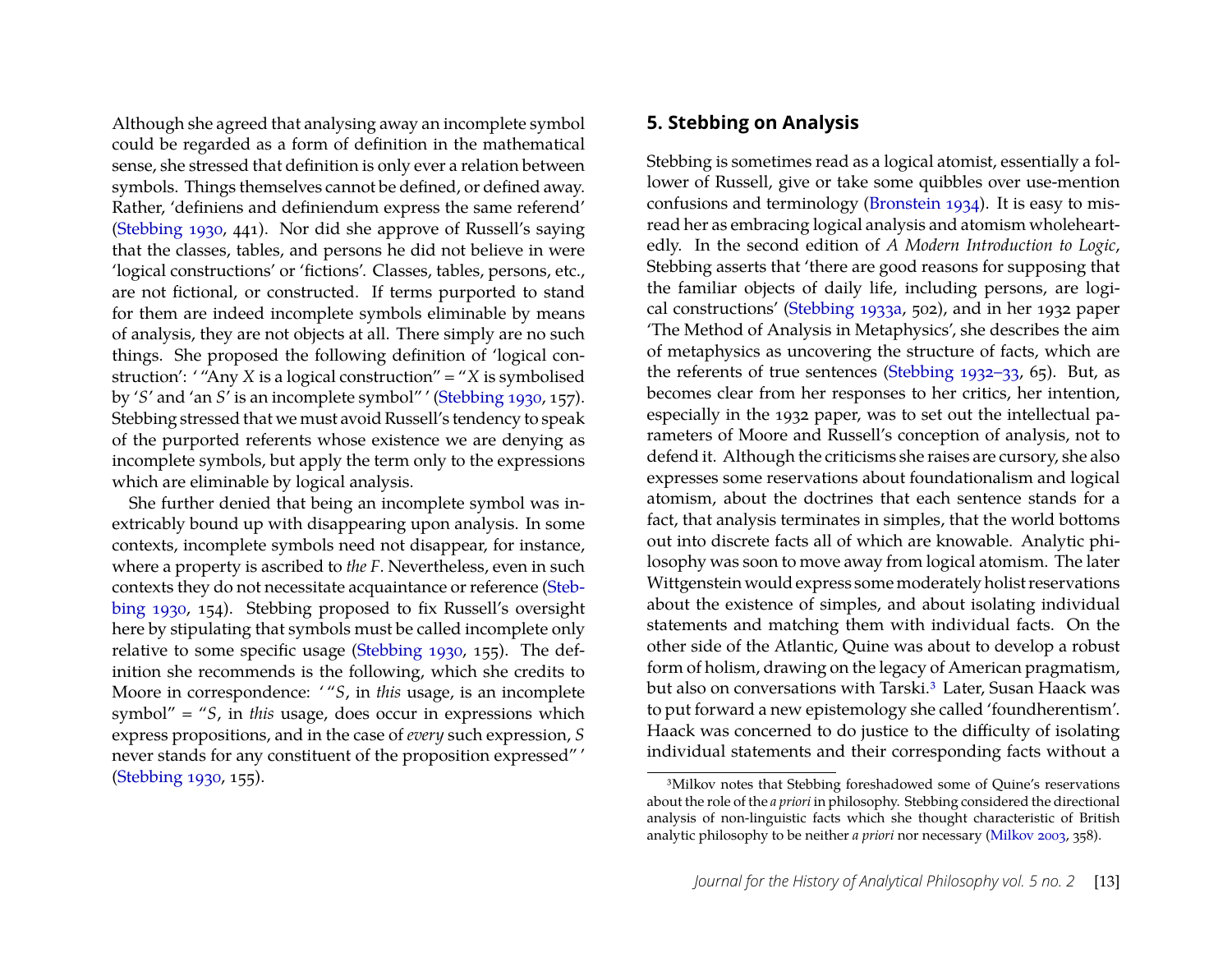background theory, and at the same time recognise that some of the input into such a theory must be non-descriptive, directly apprehended [\(Haack 1993\)](#page-10-9). Stebbing, I argue, can be seen as taking some moderate steps towards a kind of foundherentism.

Another murky feature of the development of analytic philosophy rears its head here: what is the 'analysis' that's so crucial to it? Famously Dummett proposed that analysis of language was the hallmark of analytic philosophy. Stebbing took a different view. She distinguished linguistic or 'same-level' analysis, the kind of analysis which rephrases a statement in order to clarify its logical form, from metaphysical or 'directional' analysis, which reveals the ontological commitments of a statement. Directional analysis is involved in, for instance, analysing facts about a committee into facts about people, and those in turn into facts about mental and physical states or events. Stebbing contends that although these two kinds of analysis were unfortunately frequently conflated by the early analytic philosophers, directional analysis is the crucial one for Moore and Russell. Same-level analysis, by contrast, she holds to be of paramount importance for representatives of the analytic school on the European continent, including the early Wittgenstein and the logical positivists (also see [Beaney 2003\)](#page-10-10). Although the distinction between same-level and directional analysis is sometimes credited to Wisdom, or to 'Wisdom and Stebbing' together, Chapman argues persuasively that Stebbing is likely to have been the originator of this distinction, and that it is implicit even in the first edition of *A Modern Introduction to Logic*. Stebbing there distinguishes definition, a relation between symbols, from uncovering the kind of constituents of facts that are knowable by acquaintance, as she stresses when introducing her definition of 'logical construction' as opposed to 'incomplete symbol' quoted above. The distinction is made explicit in Stebbing's paper 'Substances, Events, and Facts' first read at the Eastern Division meeting of the American Philosophical Association in 1931. Stebbing puts significant weight on the distinction she draws here. Most of her work on analysis is exploratory, setting out what the necessary conditions for it would be. Still, in the end she suggests that Moore and Russell gave insufficient arguments to inspire confidence in the underlying atomistic principle that analysis terminates in simples: 'we must make assumptions which so far from being certainly justified, are not even very plausible' [\(Stebbing 1932–33,](#page-11-21) 92).

Stebbing identifies as a necessary condition for directional analysis the atomistic principle that the intelligibility of *p* means that there is a unique analysis of *p*. She then proceeds to query it. The assumption of a unique analysis for each intelligible theoretical statement, plus the assumption that analysis terminates in simples, yields a strongly foundationalist doctrine. Although Stebbing makes some efforts to make this foundationalism sound plausible, she shies away from endorsing it. She elucidates the connections between incomplete symbol theory, directional analysis, and ontological reduction, but expresses reservations about our capacity to pull off the reductive project. She says: 'If we analyse a statement about a Committee into a statement about individuals, [and] again analyse the statement about individuals into statements about bodily and mental states, then the analysis is directional' [\(Stebbing 1934,](#page-11-23) 35–36), but doubts that we can prove that 'basic facts', Russell's ultimate constituents, exist [\(Stebbing 1934,](#page-11-23) 34). Stebbing also connects incomplete symbol theory and logical constructions explicitly to knowledge by description, by contrast to knowledge by acquaintance. Acquaintance is connected with the linguistic device of logically proper names, like demonstratives. But she is far less sure than Russell and Moore were that we can be acquainted with, or single out by means of a logically proper name, the kind of thing which ordinary middle-sized objects are constructed out of: 'Ordinary language is essentially descriptive. It is for this reason that no non-general fact can be expressed. If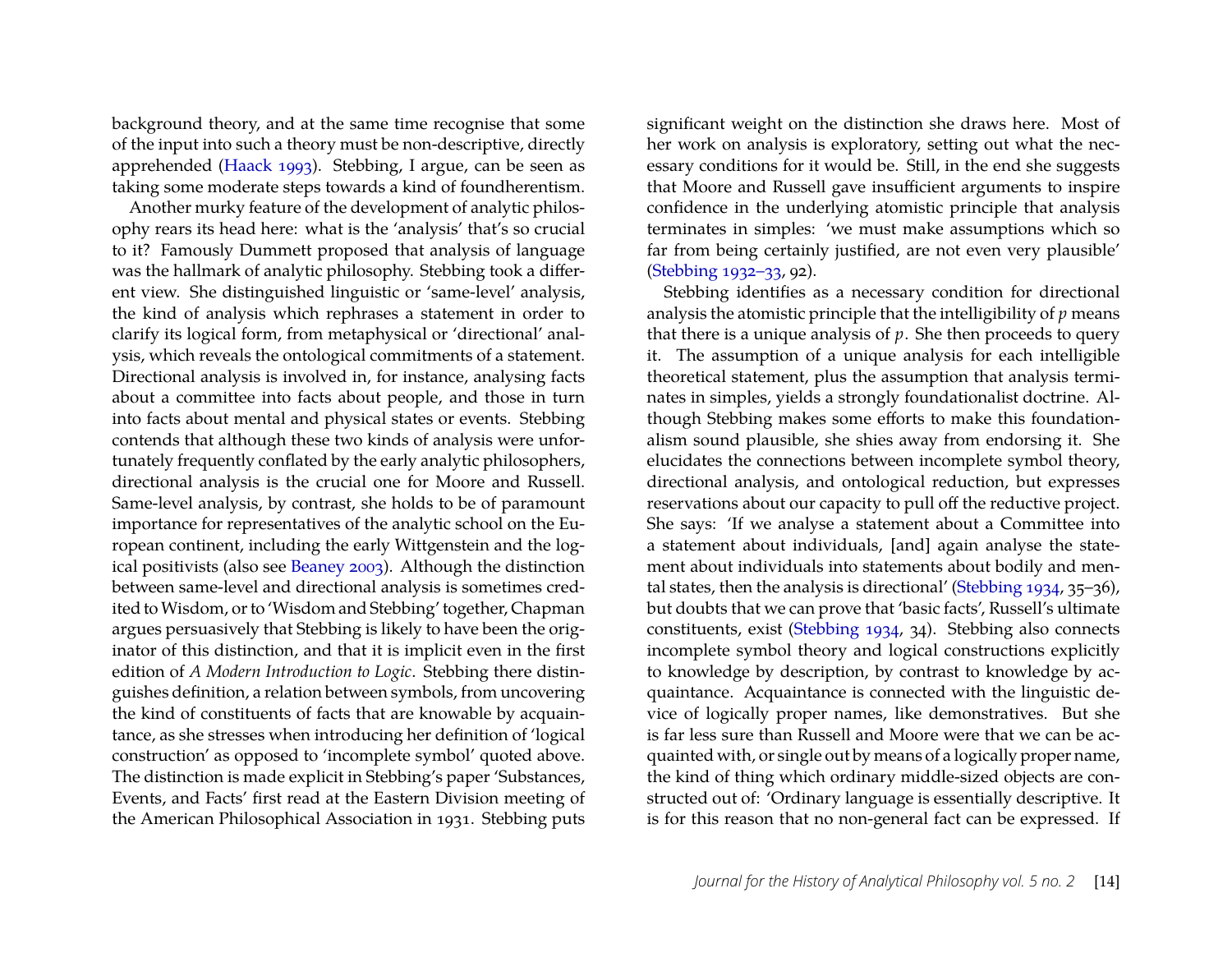we attempted to use a sentence not containing any descriptive symbol, we should be reduced to a set of pointings. In such a case, we could say nothing; we could only point' [\(Stebbing](#page-11-12) [1933c,](#page-11-12) 341). Here Stebbing is expressing a kind of foundherentism. Although demonstration of an object of acquaintance is a necessary kind of input to our language, she says, we have no statements which consist of nothing but such demonstrative content. Some descriptive content is necessarily involved in each and every one of our statements. Use of demonstratives is rarely, if ever, independent of a background theory. 'Pure demonstration is a limit of approximation' [\(Stebbing 1933c,](#page-11-12) 342).

#### **6. Conclusion: Stebbing As a Forerunner of Contemporary Empiricism**

All in all, Stebbing's work emerges as having intrinsic interest for its sharpness, clarity, and innovation, and as having equal interest from a historical point of view. Stebbing, a driving force behind the development of analytic philosophy in the 1930s, was instrumental in pushing the polyadic logic of analytic philosophy into the mainstream, as well as analytic metaphysics and philosophy of science. Stebbing is also a bellwether for the development of analytic philosophy. She can be seen as one of the catalysts in the under-researched transition of analytic philosophy from strong anti-holism—motivated by opposition to the holist anti-realism of Bradley and other British idealists—via strong foundationalist realism back towards realist holism and foundherentism. Stebbing's early fascination with Bradley never completely left her. His work implanted in her some appreciation for holism, particularly his arguments against dividing reality into individually knowable and nameable units. Moore and Russell wanted individually cognisable, ultimate constituents of the world in order to explain truth and reference. Stebbing was sympathetic to the realist ideal, but raised legitimate concerns

for the idea that reality bottoms out into discrete, individually cognisable facts. Yet Stebbing also gestured towards a way to resolve this conundrum: a realist foundherentism. She was aware that realism does not entail strong foundationalism or logical atomism. Her pivotal idea that symbols are not complete or incomplete absolutely, but relative to a given usage, provides the kernel of an explanation of incomplete symbols that is compatible with modern empiricism.

It now appears overly simplistic to assume, like Russell did, that incomplete symbols are a form of definition in the mathematical sense which clarify what we meant all along by our use of the symbol [\(Stebbing 1930,](#page-11-8) 441). This sits uncomfortably with the purely syntactic treatment—swapping strings for strings of definition in modern mathematics [\(Quine 1936\)](#page-11-24), and with the insights gained from the development of semantic and confirmational holism, that we may arrive at better theories precisely by adjusting the definitions of our theoretical terms [\(Quine 1951\)](#page-11-25). But Stebbing's distinction between same-level and directional analysis classes definition with the former, and reduction to ultimate constituents with the latter. Also, Stebbing can be seen as beginning to leave some room for philosophical analysis which allows for definitions to be adjusted under theoretical pressure by her emphasis on construing 'incomplete symbol' relative to a usage. After all, if a symbol is incomplete relative to the context it occurs in, the confirmational holist can take 'usage' in as wide a sense as she likes. For confirmational holists, the unit of confirmation was always the whole theory rather than the individual sentence or context. Our present best empirical theories appear to bear out Stebbing's contention that acquaintance is a limit of approximation rather than a sound foundation for theory. Contemporary empiricism suggests that knowledge by acquaintance is relatively rare and has limited explanatory power [\(MacBride](#page-11-26) [and Janssen-Lauret 2015,](#page-11-26) sec. 4). Most objects posited by the sciences are known to us only as solutions to puzzles about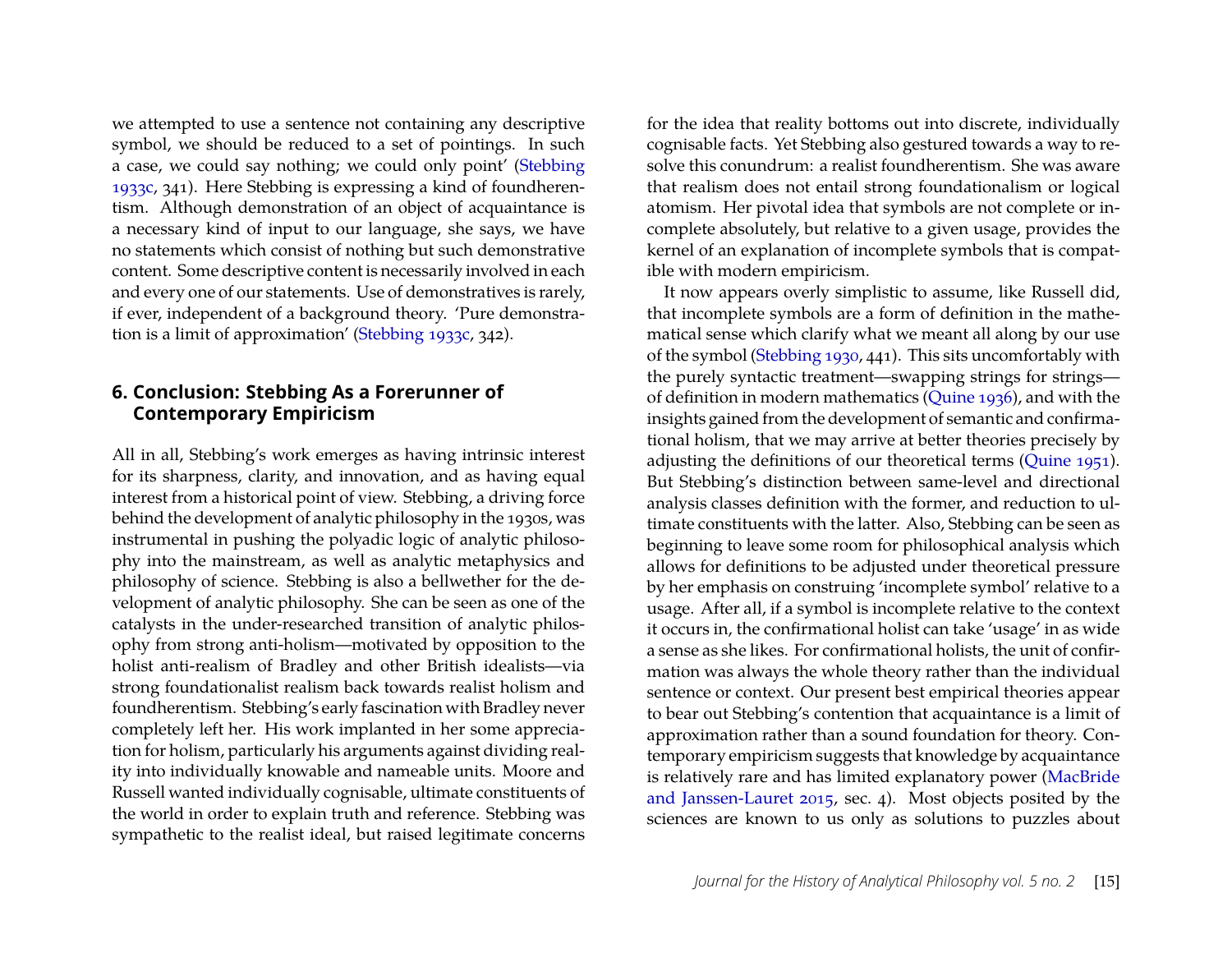how best to explain the phenomena. But logical analysis, and ontological commitment by acquaintance as well as by description, are still valuable for contemporary philosophy of science and meta-ontology. For instance, incomplete symbol theory has much in common with Quine's method of ontological reduction by paraphrase. Stebbing's view that directional analysis can be carried out without the requirement that it terminates in simples is congenial to, for instance, the view of ontological reduction by paraphrase I have recently proposed. According to my proposal, apparent ontological commitments can be paraphrased away by providing a template to demonstrate the equivalence of statements containing these expressions to some part of a longer, more cumbrously expressed, but more parsimonious theory, without any requirement that the old and the new theory be fully materially equivalent, or share a meaning, but with the requirement that there is no loss of expressive strength [\(Janssen-Lauret 2016,](#page-10-11) sec. 2.4).

#### **Acknowledgements**

I am grateful to Maria van der Schaar and Eric Schliesser, to the audience at their Women in Early Analytic Philosophy conference held at the University of Ghent, and to a referee for this journal. I would also like to thank audiences at the Universities of Nottingham and Stirling.

#### **Frederique Janssen-Lauret**

The University of Manchester frederique.janssen-lauret@manchester.ac.uk

#### **References**

- <span id="page-10-10"></span>Beaney, Michael, 2003. 'Susan Stebbing on Cambridge and Vienna Analysis.' *Vienna Circle Institute Yearbook* 10: 339–50.
- <span id="page-10-1"></span>, 2016. 'Susan Stebbing and the Early Reception of Logical Empiricism in Britain.' *Vienna Circle Institute Yearbook* 18: 233– 56.
- <span id="page-10-5"></span>Birnberg, Ariadne, 2015. 'Most Beautiful Maynard'. [https://](https://www.academia.edu/12545603/) [www.academia.edu/12545603/](https://www.academia.edu/12545603/), accessed 18 January 2017.
- <span id="page-10-6"></span>Bradley, F. H., 1926 [1883]. *The Principles of Logic*, corrected impression. Oxford: Oxford University Press.
- <span id="page-10-7"></span>, 1897. *Appearance and Reality*. London: Allen & Unwin.
- <span id="page-10-8"></span>Bronstein, Eugene, 1934. 'Miss Stebbing's Directional Analysis and Basic Facts.' *Analysis* 2: 10–14.
- <span id="page-10-0"></span>Chapman, Siobhan, 2013. *Susan Stebbing and the Language of Common Sense*. Basingstoke: Palgrave.
- <span id="page-10-9"></span>Haack, Susan, 1993. *Evidence and Inquiry: Towards Reconstruction in Epistemology*. Oxford: Blackwell.
- <span id="page-10-11"></span>Janssen-Lauret, Frederique, 2016. 'Committing to an Individual: Ontological Commitment, Reference and Epistemology.' *Synthese* 193: 583–604.
- <span id="page-10-4"></span>Johnson, W. E., 1921. *Logic*, vol. 1. Cambridge: Cambridge University Press.
- <span id="page-10-2"></span>Jones, E. E. C., 1890. *Elements of Logic as a Science of Propositions*. Edinburgh: T. and T. Clark.
- <span id="page-10-3"></span>, 1892. *An Introduction to General Logic*. London: Longmans, Green, and Co.